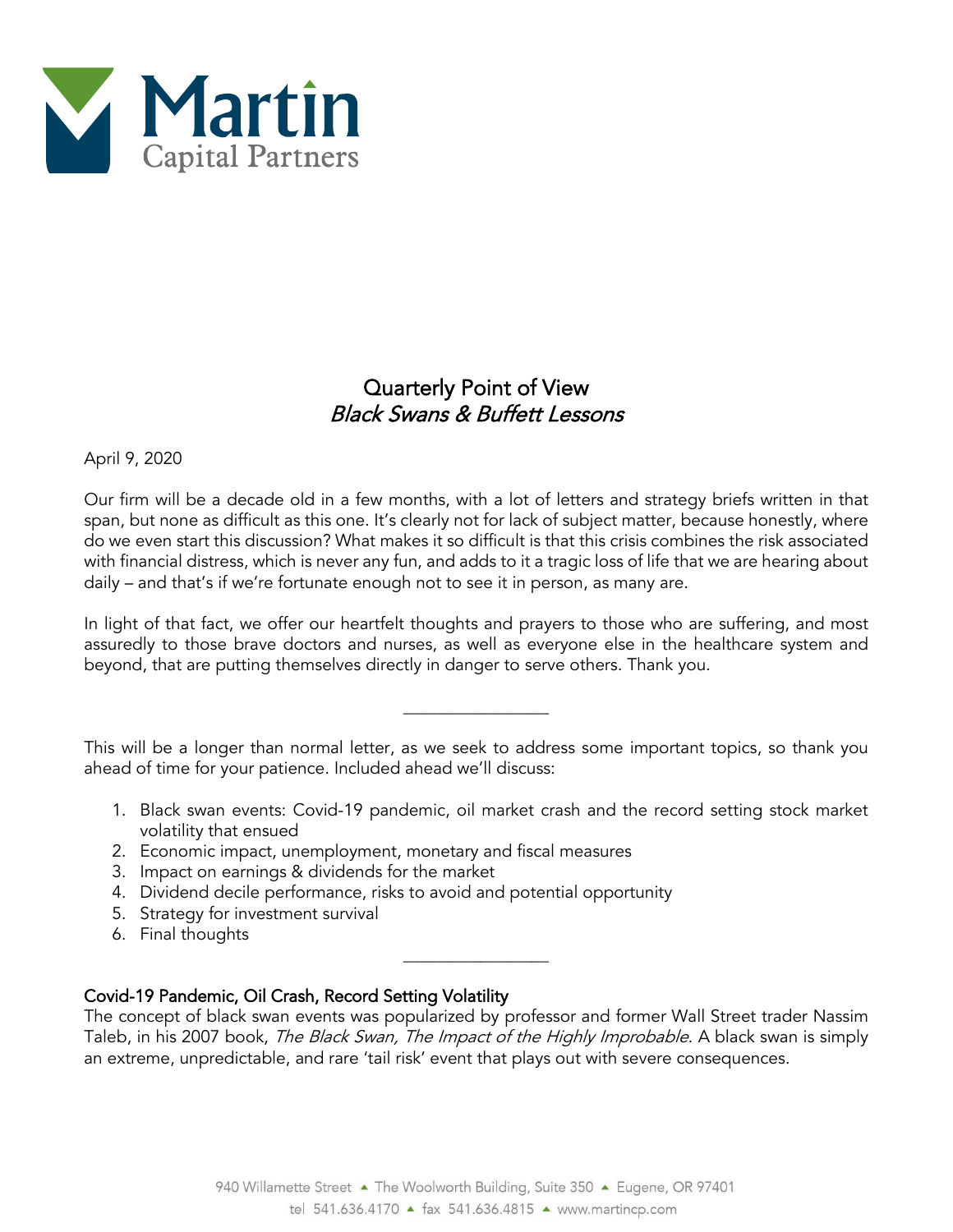The novel coronavirus pandemic, or COVID-19, certainly meets the black swan description. In late February and early March, as the world was coming to terms (virtually overnight) with the potential global economic impact of the virus and measures needed to fight it, another shock hit. A dispute between Russia and Saudi Arabia escalated into an all-out oil price war, with excess supply flooding the globe and causing crude oil prices to plummet. Clearly a global pandemic is enough trouble for markets to endure, but add the combination of destabilized prices (and political order) in one of the world's most important commodities, and what we saw next can only be described as a crash in equity markets.

I've witnessed, first-hand now, three very serious bear markets in almost a quarter-century career in the investment business, but the speed and force of recent price action is without comparison. It took just 16 trading sessions from its all-time high for the S&P500 to reach bear market territory, defined as a drop of 20% or more, by far the fastest ever to a bear market. In a continued retreat, the index found itself down 34% by March 23<sup>rd</sup>, then mercifully rallied into the quarter-end. In what may best encapsulate the psychological trauma of this market is this statistic: The month just ended was the single most volatile ever for the index, with an average daily move one way or another of 4.8%<sup>1</sup>. To add an exclamation point to the insanity of that price action, the new record was at a 23% greater level of volatility than the previous record – a tie between November of 1929 and October of 2008.

The declines have been deep, widespread and spared very few. Given the velocity of the panicked selling – far more than I've ever witnessed – it was a "shoot first, ask questions later" environment. We will circle back to this concept later in the letter when we look forward, but suffice to say this market did very little in the way of differentiating between strong and weak long-term enterprises, it simply sold with force most anything it could. Below, performance for the quarter for some important indices.

| Index / Asset                       | Q1 2020 Performance |
|-------------------------------------|---------------------|
| NASDAQ Composite                    | $-13.96%$           |
| S&P 500                             | $-19.60%$           |
| MSCI World High Dividend            | $-21.59%$           |
| Dow Jones Industrial Average        | $-22.73%$           |
| S&P High Yield Dividend Aristocrats | $-25.06%$           |
| S&P 500 Equal-Weight                | $-26.70%$           |
| Russell 1000 Value                  | $-26.73%$           |
| Dow Jones Select Dividend           | $-29.35%$           |
| S&P MidCap 400                      | $-29.70%$           |
| S&P SmallCap 600                    | $-32.64%$           |
| Value Line Composite                | $-35.82%$           |
| Crude Oil                           | $-67.20%$           |

#### Economic Impact

It's consensus knowledge now that COVID-19 is still gaining ground in the United States, though some hopeful signs of plateauing are emerging. The economy's fate, however, is already sealed, destined for a serious recession as the country takes required steps to "flatten the curve" of the virus. This to allow time for the healthcare system to deal with the crisis without becoming completely overwhelmed. The extent to which curve- flattening mandates are required to stay in place will go a long way in determining if the economy ends up in a place worse than a recession.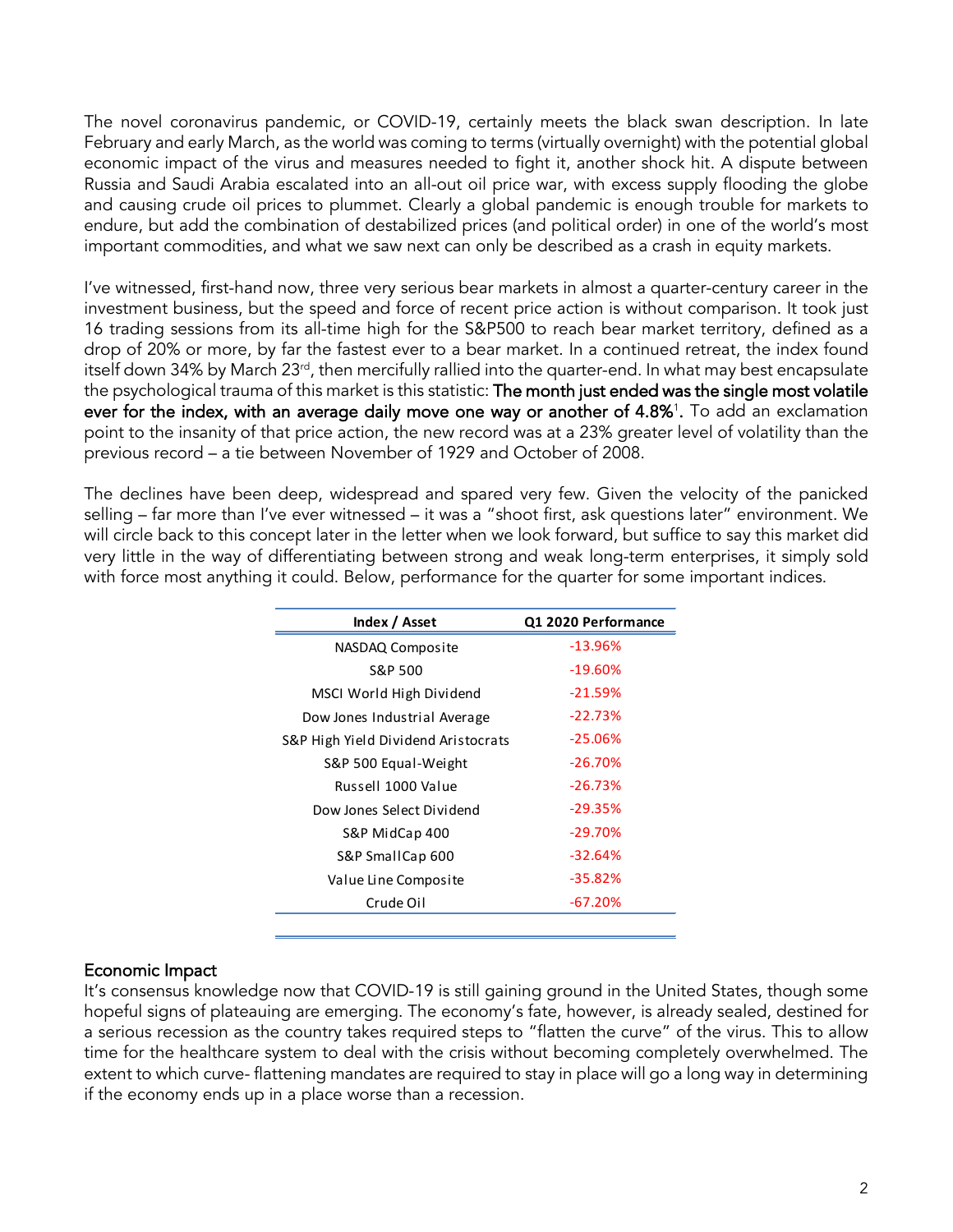We need look no further than weekly initial claims for unemployment insurance for the two weeks ending on March  $28<sup>th</sup>$  to gain a quick understanding of the impact lockdowns and social distancing mandates are having on business. The accompanying chart is almost unfathomable. The lines on the right at the current month are two separate data points, occurring in back-to-back weeks. In total almost 10 million people filed unemployment claims in a 14-day span. The highest weekly level recorded during the Global Financial Crisis, for comparison, was 665,000. The chart's history traces more than a half-century, and nothing remotely close to this has occurred<sup>2</sup>.

Policymakers have reacted to this damage with relief and stimulus measures of immense scale. On the monetary side, the Federal Reserve has reduced interest rates to practically zero, commenced unlimited quantitative easing while backstopping a host of markets including municipal securities, commercial mortgages, money markets,



commercial paper and more. On the fiscal front, Congress just passed the Coronavirus Aid, Relief, and Economic Security Act (CARES), the largest ever in size and scope, totaling \$2 trillion. Included are major expansions of unemployment benefits, and a broad combination of loans, grants and guarantees for an array of businesses, schools, state and local governments, hospitals and non-profits. Discussion is already afoot for additional stimulus measures.

This will expand the United States already 'unattractive' budget deficit to possibly \$2.5 trillion this year, without counting any potential added stimulus. The measures taken by Congress, however, are needed, as without them the probability of something worse than a recession would rise materially. It's highly regrettable though that discipline was not displayed by either political party this past decade when the economy was expanding, and unemployment was low. The idea of 'saving for a rainy day' was clearly lost on many in leadership, making future issues with debt and deficits all the more difficult to surmount. In any event, that is a challenge to be confronted at a date down the road.

Though the economy has a very tough road ahead, both monetary and fiscal policy have responded swiftly, with force and magnitude, hoping to cushion the blow from mandated reductions in economic activity needed to fight the virus.

#### Impact on Earnings & Dividends

The economic impact on individual companies will start to surface very soon as quarterly earnings reports begin to be disseminated. It will be ugly. Before I start with a few thoughts that may look like forecasts, it might be wise for me to invoke Warren Buffett's thoughts on the matter when he said, "I have no use whatsoever for projections or forecasts. They create the illusion of apparent precision. The more meticulous they are, the more concerned you should be." Following that advice, these will not be meticulous forecasts, but instead a starting framework for understanding and decision making.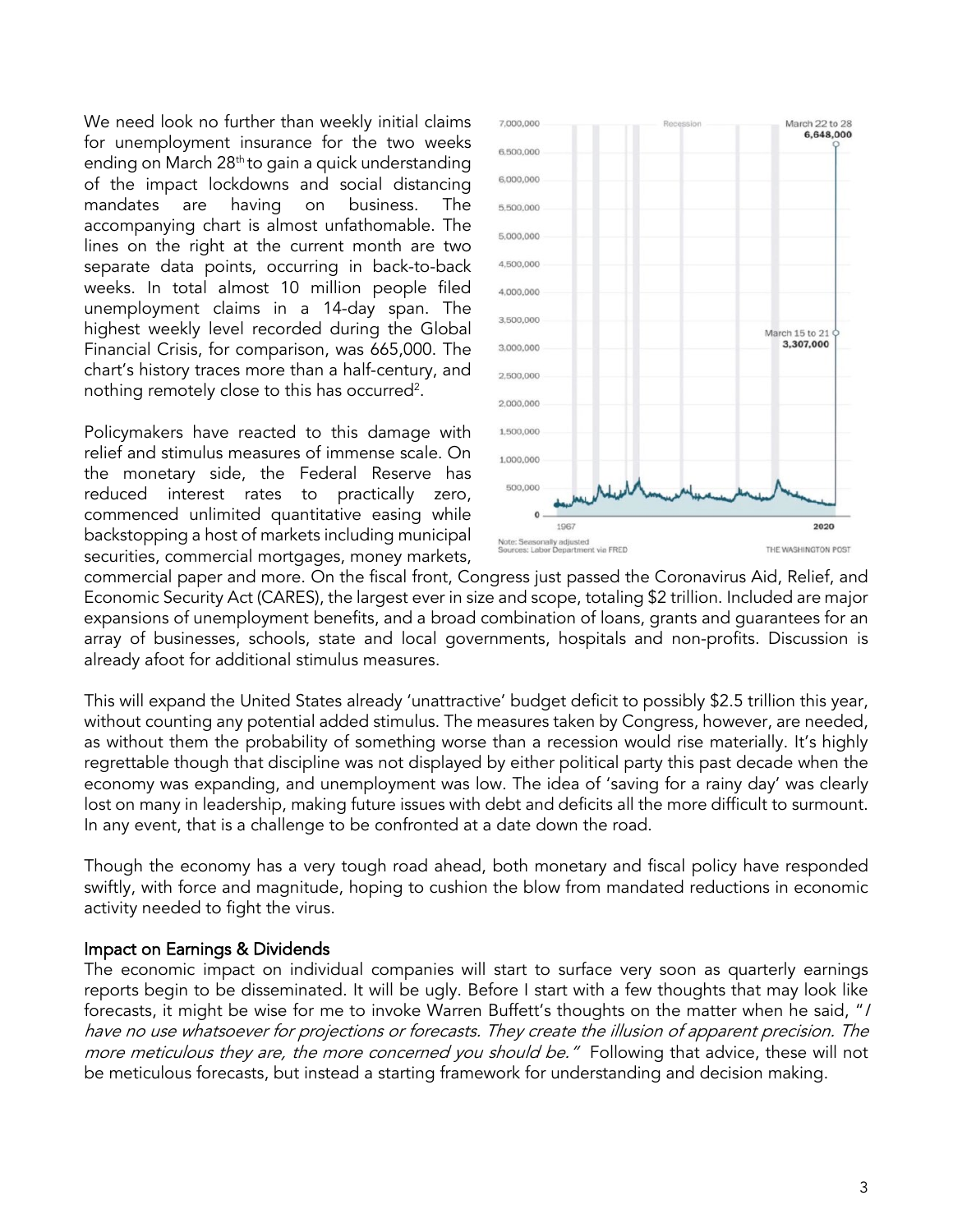Given the sharp economic contraction coming, it would not be unreasonable to see S&P500 earnings decline by 35% in 2020<sup>3</sup>. Historically, dividends have been much less volatile than earnings, tracking them at about 1/3<sup>rd</sup> the rate. But because cash dividends are paid out of earnings (really cash-flows, but we are going to keep this non-meticulous) they too are clearly impacted. If dividends therefore tracked the above earnings decline by 1/3<sup>rd</sup>, then we would be looking at dividends in the S&P500 reduced by 11-12% in 2020, versus 2019. It will, however, likely be worse than that. Reasons for this include the record high level of leverage being employed by the average company in the S&P500, greatly reducing their flexibility when it comes to capital allocation decisions including the dividend. Any company that receives government assistance will find it particularly difficult to justify paying a dividend or will simply be mandated from a regulatory perspective to cut or suspend it altogether. Finally, given the high level of fear regarding an uncertain economic future, we may see many companies – despite having the financial capacity to sustain payments – back away from prior commitments and adopt an ultra-cautious approach.

Given the factors outlined above, dividends for the S&P500 as a whole, could conceivably drop to a range around \$45 per share, or 25% lower than the roughly \$60 the index was paying out at the end of 2019. This development helps explain a first quarter performance riddle, hints at certain risks and possibly foreshadows an opportunity.

### Dividend Decile Performance, Risk, Opportunity

Historical monthly performance data based on dividend yield deciles tells a compelling story for "durable" dividend payers. When segmented with 'no dividend payers' on one side as a 'zero' decile, all the way to the  $10<sup>th</sup>$  decile containing the biggest market yielders on the other side - some enduring patterns exist. With data back to 1945, the best performance, both on an absolute and risk-adjusted basis, is found in the 8<sup>th</sup> decile. The 2<sup>nd</sup> and 3<sup>rd</sup> place segments are the two on either side, the 9<sup>th</sup> and 7<sup>th</sup> deciles. These three groups tend to be loaded with financially strong companies, who have the wherewithal and inclination to pay attractive and (importantly) sustainable dividends.

Recent short-term performance, however, was not true to historical form. With the S&P500 and Dow Jones Industrial Average down nearly 20% and 23%, respectively, in 2020's first quarter, we might figure that the  $7<sup>th</sup>$  through  $9<sup>th</sup>$  deciles of dividends would perform better, but they didn't. For the quarter, the long-term best, 8<sup>th</sup> decile, saw an average group decline of 32%, followed by 42% lower prices for the  $9<sup>th</sup>$  decile, while the  $7<sup>th</sup>$  decile dropped 24% on average. The 10<sup>th</sup> decile, making up the market's highest yielders that often indicate stress given their stretched yields, declined an incredible 52% for the three months. For comparison, deciles one and two, both yielding considerably less than the market average, dropped just 16-17%.

This is clearly a very short analysis period, and we don't believe for a minute there's a paradigm shift when true investment time periods are evaluated, but as the disparity developed through the quarter it seemed to indicate several things to us. First, the market believes there will be a significant reduction to the average company's dividend payments in 2020, as we postulated above.

Second, some investors may have been more reluctant to part with big winners of the last decade, in many cases the 'cultish' style growth stocks that come with their own acronyms. This may be telling in and of itself, as bear markets generally aren't truly finished wreaking havoc until they have punished most companies, particularly those that produce a better 'story' than cash flows.

Third, it's evidence of the market's "shoot first, ask questions later" behavior we referred to earlier. Many high-quality dividend paying companies, who will emerge on the other side of this with strong, if not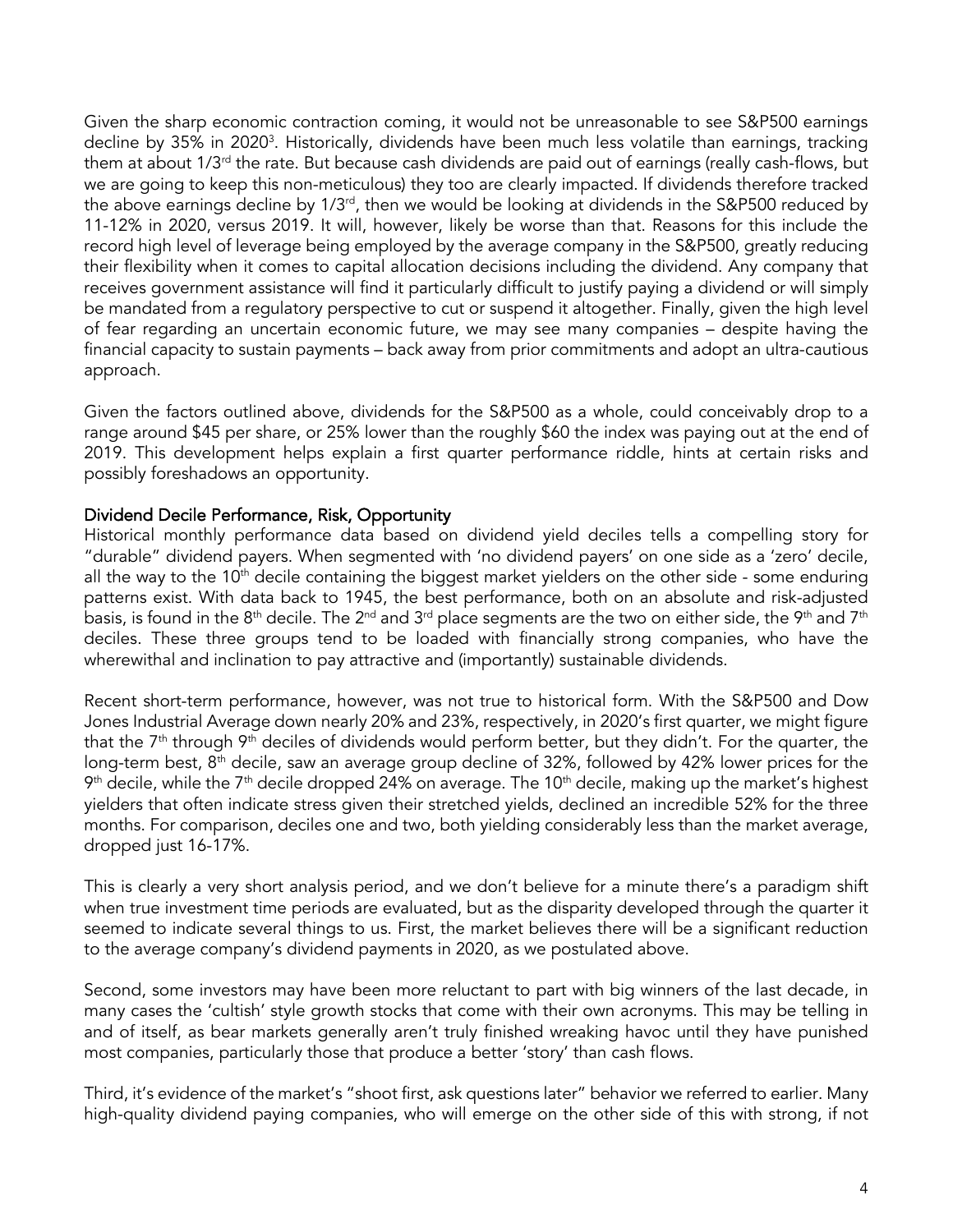stronger business positions, appeared to be sold indiscriminately (conceivably because of their attractive liquidity) when panic was extreme.

With stock prices now lower across the board, and dividend yields higher, there exists opportunity in certain areas for long-term investors, particularly those types of high-quality companies mentioned above that may have been caught in the panicked "crossfire." But before we can address the opportunity, we should recognize the potential risk. For our way of thinking, the specific risks are dividend cuts, reductions and suspensions, as we believe, and empirical evidence supports, reinvested cash dividends are a huge force in powering long-term investment returns. Dividends are anything but ancillary. We are remaining continually vigilant in our analysis of those firms that have the highest probability of weathering this crisis without dividend impairment. There will likely be some unexpected casualties along the way in this regard, as the economic impact will be too deep to fully avoid, but we're confident the same analytical process that has served us well in the past will continue to do so now, and in the future.

### Strategy for Investment Survival

This is clearly a period of significant economic unknowns. Famed investor Howard Marks captured this fact a few days ago by saying, "These days everyone has the same data regarding the present and the same ignorance regarding the future." Will it be a V-shaped recovery where the economy snaps back quickly due to pent-up demand, while society immediately returns to pre-pandemic behavior? Will it be a U-shaped recovery, spending a few brutal quarters in recession as society slowly but eventually returns to travel, sporting events, and the like into 2021? Or, will it be an L-shape, with years of tough and tedious economic slog ahead where many features of the future economy don't resemble the recent past? None of us know, so as an investor we should prepare for any environment.

In thinking about this my mind drifts to one of my favorite investment quotes, again from Warren Buffett: "Only buy something you'd be perfectly happy to hold if the market shut down for 10 years." This is a great exercise when considering an investment at any juncture – but it hits the bullseye right now. What kinds of characteristics would we want in a company if all stock price quotes shut down, and we 'woke up' in a decade to get our first glimpse of where our businesses were valued? We'd want:

- An identified competitive leadership position, guarded by advantages such as scale, switching costs, intangible assets, network effects or low-cost production.
- Patterns of high return on equity, produced without excess leverage.
- Strong balance sheets evident through favorable credit and financial strength ratings.
- Disciplined corporate cultures that viewed shareholders as business partners, distributing an attractive but prudent level of 'profit-sharing' in the form of rising cash dividend payments.

Would we miss out on some new 'game-changing' company because we concentrated on the factors above? Yes, we probably would. The positive trade-off though, is a portfolio of companies built to survive the very tough periods, and then thrive on the other side. In our view that should always be the goal, and that is how we are continuing to manage portfolios now, during a very tough period.

## Final Thoughts

In October of 2008, as the financial crisis was revving up, Warren Buffett wrote an Op-Ed in the New York Times entitled "Buy American. I am." History has shown that decision to be another prescient move by one of the great all-time investors, with the market up over 250% in the timeframe since. The moral to this quick story is that before the market started to go up, it went down. Significantly. If someone had